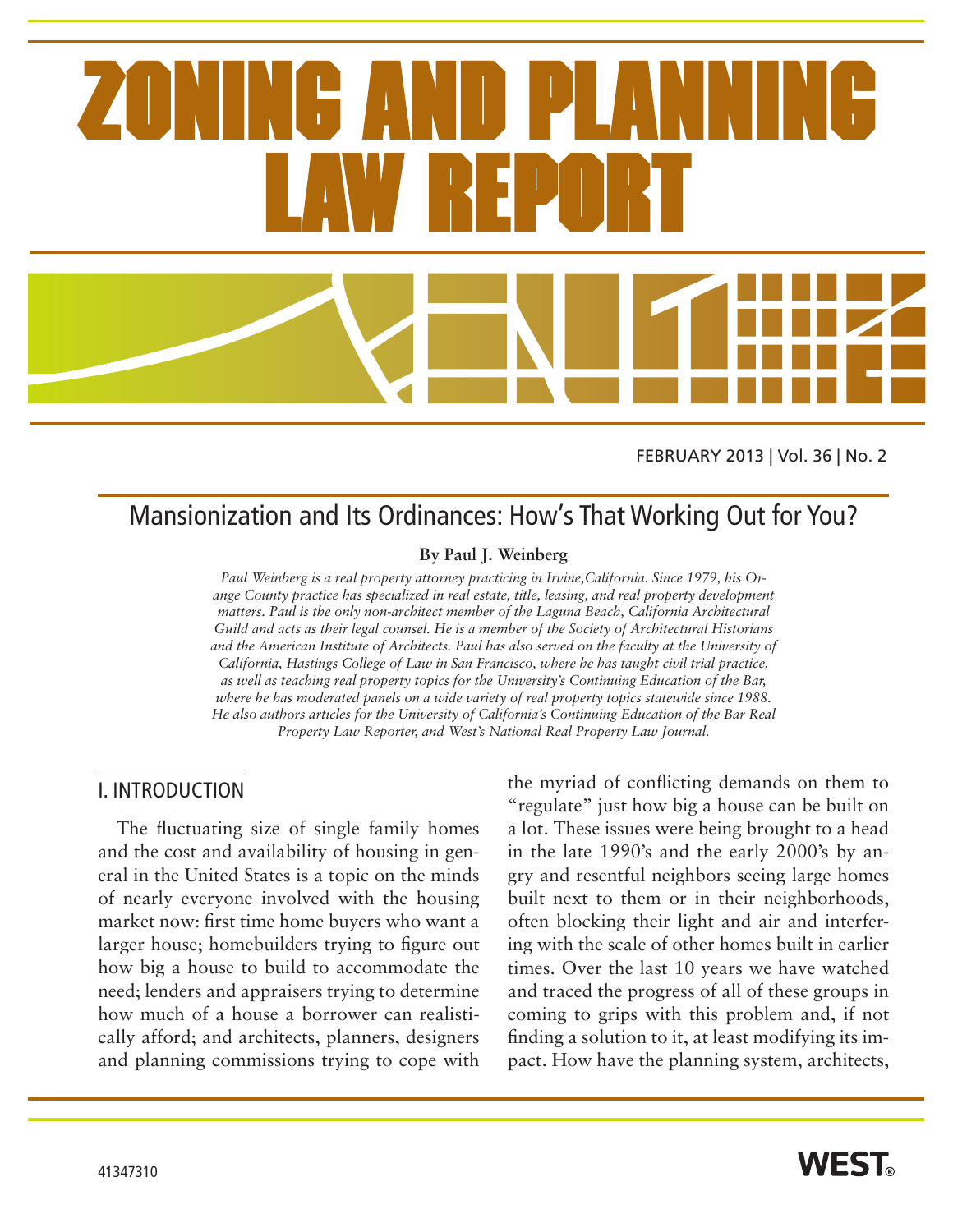# **ZONING AND PLANNING LAW REPORT**

Mansionization and Its Ordinances: How's That Working Out for You?...............................................1 I. INTRODUCTION ............................................................. 1

> **Editorial Director** Michael F. Alberti, Esq. **Contributing Editors** Patricia E. Salkin, Esq. **Publishing Specialist**

Robert Schantz **Electronic Composition** Specialty Composition/Rochester Desktop Publishing

Zoning and Planning Law Report (USPS# pending) is issued monthly, except in August, 11 times per year; published and copyrighted by Thomson Reuters, 610 Opperman Drive, P.O. Box 64526, St. Paul, MN 55164-0526. Application to mail at Periodical rate is pending at St. Paul, MN.

POSTMASTER: Send address changes to Zoning and Planning Law Report, 610 Opperman Drive, P.O. Box 64526, St. Paul MN 55164-0526.

> © 2013 Thomson Reuters ISSN 0161-8113 Editorial Offices: 50 Broad Street East, Rochester, NY 14694 Tel.: 585-546-5530 Fax: 585-258-3774 Customer Service: 610 Opperman Drive, Eagan, MN 55123 Tel.: 800-328-4880 Fax: 612-340-9378

This publication was created to provide you with accurate and authoritative information concerning the subject matter covered; however, this publication was not necessarily prepared by persons licensed to practice law in a particular jurisdiction. The publisher is not engaged in rendering legal or other professional advice and this publication is not a substitute for the advice of an attorney. If you require legal or other expert advice, you should seek the services of a competent attorney or other professional.

builders and the legal system coped, adapted, and responded to it during that time?

To understand mansionization is to define it, not an easy task. In a June 2006 study commissioned by the Metropolitan Washington Council of Governments, an amalgam of planners, engineers, city and county officials and others, attempted to clarify and put into words a definition that didn't brook agreement among most of the people complaining about it:

*"For the purposes of this policy memo, mansionization is formally defined as 'replacing (or constructing additions to) smaller dwellings within established neighborhoods with significantly larger homes,' and is synonymous with residential infill development."* <sup>1</sup>

This definition of mansionization is different than its colloquial one. Most stakeholders in the process refer to McMansions and monster homes in the same breath as mansionization and the colloquial definition encompasses this process, *whether it takes place as infill development or a component of "sprawl."* Mansionization therefore may not describe the same problem to everyone; planners see it as an infill issue; most aggrieved residents who don't like big houses on small lots don't really care where they're located; they don't like looking at them or living near them.

So objectively, given the fact the problem existed in the early 2000's, what's happened to the sizes of houses since then and where do institutions, homebuilders and others see the trend moving? The Harvard Joint Center for Housing Studies issued a report in late 2011 entitled "The State of the Nation's Housing 2012" that studied, in great detail, common metrics describing housing trends in the United States. The most relevant metric in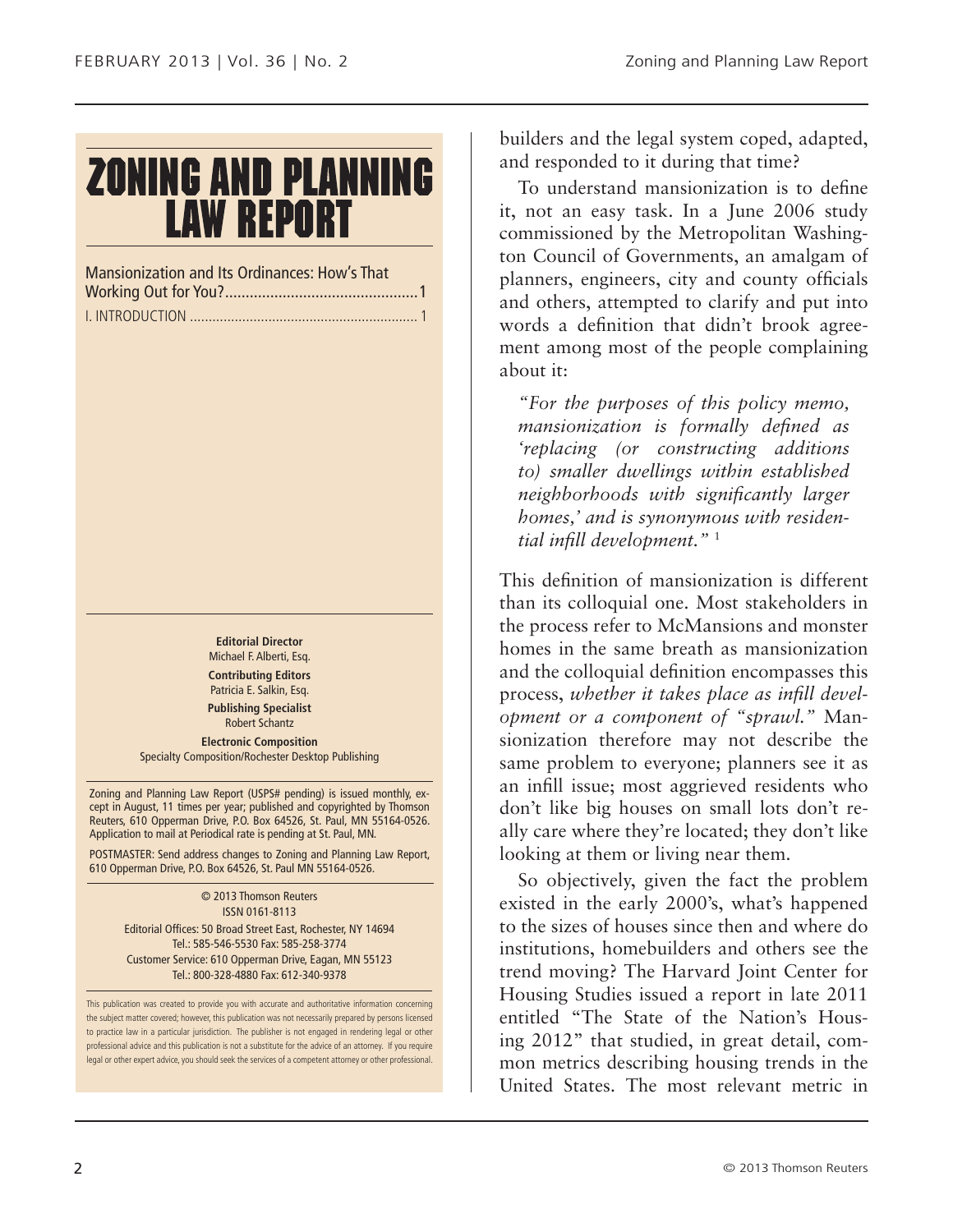their current report is the median sales prices of a single family home in the United States. In 2001, that price was \$198,901. In 2011, it had fallen to \$166,200. Not surprisingly, much of that disparity can be relegated to the economic crisis of late 2008 and its aftermath. As the report indicates, though:

*Markets at a Turning Point. While multifamily starts surged 54 percent and home improvement spending eked out a 0.6 percentage-point gain, single-family starts dropped some 8.6 percent last year. Because of the lag between starts and finished construction, completions of both single- and multifamily homes were also off more than 10 percent, falling to record lows…. The sharp and sustained retreat made 2011 the worst year for completions in records dating back to 1968…. The downturn in remodeling has also been sharp and prolonged, although not nearly as severe as in homebuilding. After a peak-to-trough drop of 28.4 percent (compared with more than 75 percent in new construction spending), home improvement spending increased to 49 percent of residential construction expenditures in 2011.*<sup>2</sup>

What colors this whole discussion is the fact that according to the report and its statistics, not only are homes worth less, but fewer people want to buy them and, correspondingly, build them. The Harvard report wasn't all doom and gloom:

*Signs of Recovery in the For-Sale Market. The for-sale housing market remained depressed for much of 2011. House prices in most areas continued to slide, sales were lackluster, and single-family construction hit a record low. But as the year ended, steadier job growth and improv-* *ing consumer confidence boosted sales of both new and existing homes. With demand reviving and inventories of homes for sale depleted, home prices may well find a bottom this year…. Nevertheless, a number of conditions may keep the recovery in the owner-occupied market relatively subdued. The backlog of roughly two million loans in foreclosure means that distressed sales will remain elevated, keeping prices under pressure. Another 11.1 million homeowners owe more on their mortgages than their homes are worth, which dampens both sales of new homes and investment in existing units. And despite recent declines, the number of vacant homes is still well above normal, limited demand for new construction in many markets.* <sup>3</sup>

It's already easy to see that mansionization depends on a healthy economy, healthy bank balances of both builders and their buyers and a liquid, free lending market to afford the larger homes. None of these conditions exist right now; the report only bears that conclusion out.

The National Association of Home Builders is a trade association of builders that describes itself as:

A federation of more than 800 state and local associations, NAHB represents more than 140,000 members nationwide. About one-third of NAHB's members are home builders and/or remodelers. The others are associates working in closely related specialties such as sales and marketing, housing finance, and manufacturing and supplying building materials.4

The Association, among other lobbying activities, tracks and collates housing statistics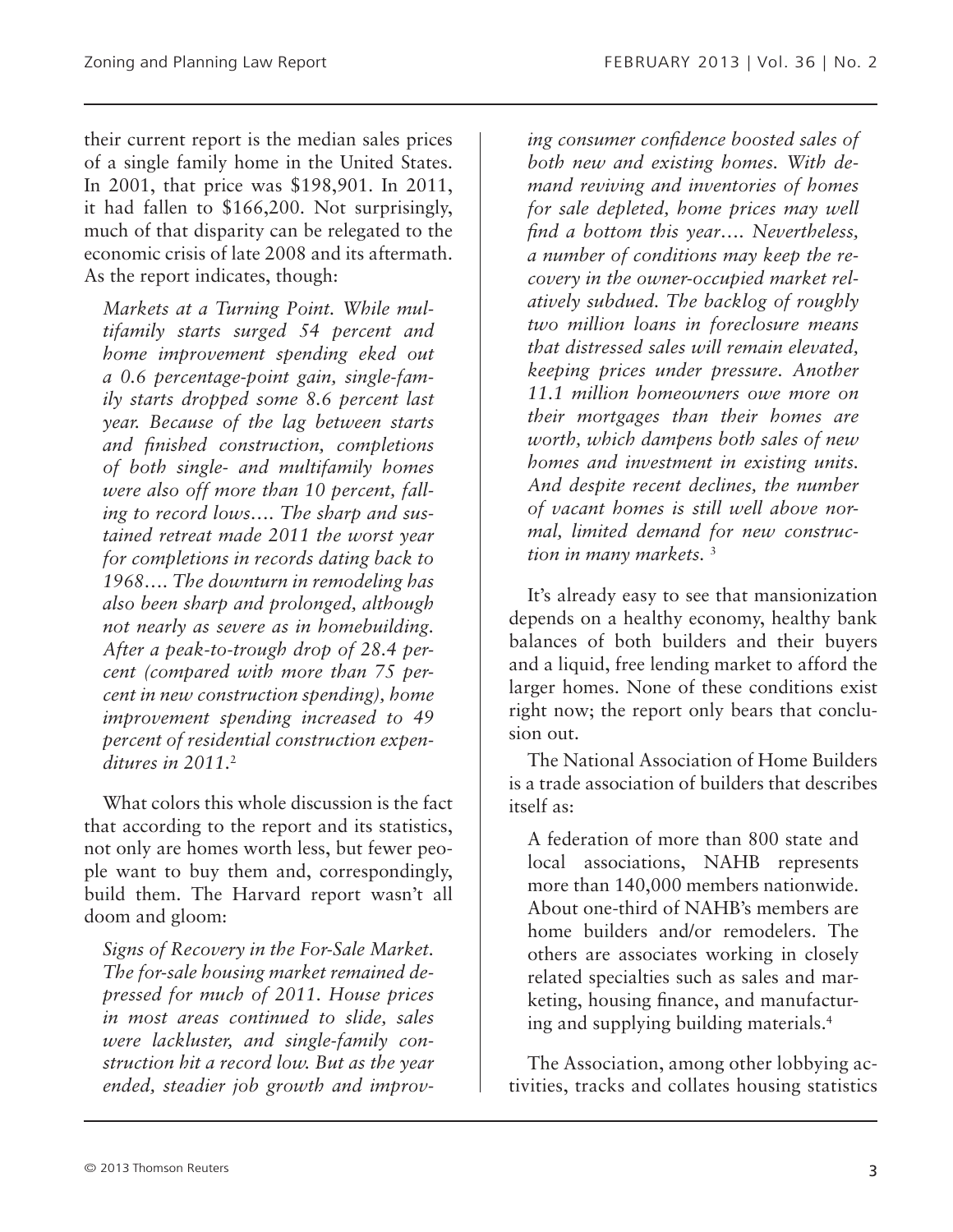and trends in the USA. It issued a report in December 2010 summarizing its data collection and polling efforts among its members called "The New Home in 2015," trying to prognosticate what changes would take place in new homes. In general, NAHB's survey indicated that home sizes were trending *downward,* not upward:

*Average Home Size. Survey respondents were asked about their expectation for what the average size of new homes will be in 2015, given that in the first half of 2010 it stood just below 2,400 square feet. When all answers are aggregated, respondents expect the average size of a new single-family home in 2015 to be 2,152 square feet, about 10 percent smaller than homes started in the first three quarters of 2010.*

*Sixty-three percent of respondents reported the average size of new homes in 2015 will be somewhere between 2,000 square feet and 2,399 square feet, 22 percent indicated that it would be 2,400 square feet to 2,999 square feet, and only 1 percent over 3,000 square feet. Thirteen percent expect the average size of new homes to be only 1,600 square feet to 1,999 square feet, while two percent expect it to be less than 1,600 square feet.*

*In comparison, when the same question was posed to industry professionals in 2007, only 5 percent were of the opinion that new homes would have 1,999 square feet or less by 2015, 46 percent reported it would be 2,000 square feet to 2,399 square feet, and 48 percent expected it to top 2,400 square feet.*<sup>5</sup>

So now we have established that home builders anticipate home sizes getting smaller; academics and experts indicating that the softness of the economy is slowing construction in general and home prices are collapsing and regulators indicating that moratoria and regulation are the two primary levers to alleviate the problem.<sup>6</sup>

Flying in the face of all this are two inflammatory articles published in the *Wall Street Journal* in June of 2012. Two articles, both authored by Dawn Wotapka, a *Wall Street Journal* staff reporter, posit a reverse trend. The first one, dated June 7th, is entitled "Big Homes Are Back in Business." It takes a decidedly upbeat tone:

*Big Homes Are Back in Business. Mechanicsburg, PA.—Jamie and Ashley Mengle spent the past four years in a 1,920-square-foot, three-bedroom town house. In July, they will upgrade to a 3,200-square-foot single-family home with four bedrooms here in this suburb of Harrisburg. The Mengles are at the forefront of a surprising trend in a number of new subdivisions across the nation: Bigger homes are making a comeback.*

*"There's no doubt we're a lot larger than we were a few years ago," said Steve Ruffner, president of the Southern California division of KB Home, one of the nation's largest builders. KB Home says the average square footage of houses currently under contract is 2,079, an increase of 13% from last year. And more KB buyers are picking models that exceed 3,500 square feet.*

*That is a change from the past few years, when builders were downsizing houses to accommodate an era of frugality and austerity. As the economy slowly improves and some consumers' anxieties ease, buyers are upsizing again—though there*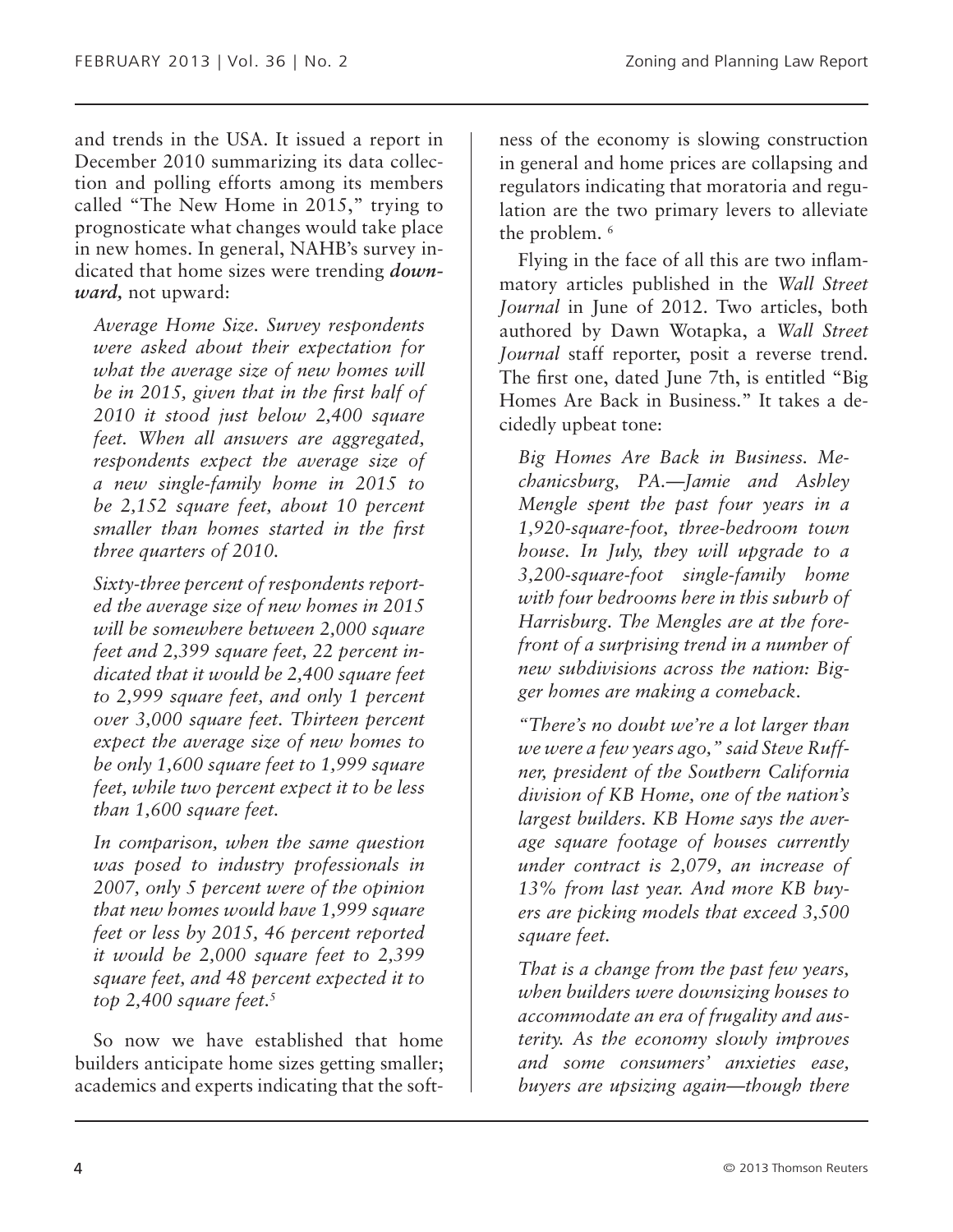*is far less demand than before for huge houses loaded with upgrades.*

*According to data from the Census Bureau, the average size of a newly built home was 2,480 square feet in 2011. That was up 3.7% from 2010 and represented the first annual increase since 2007.*

*Charter Homes & Neighborhoods, the company that is building the Mengles' new house, said the single-family homes it is delivering this year are 200 square feet larger than the ones they delivered last year, which works out to an increase of 5% to 10%. "The big sellers last year were town homes," said a company representative. This year, … the trend is helping some builders see increased sales prices. In April, the average home price was \$282,600, up from \$268,900 a year earlier, according to census data, though that is down from \$329,400 in early 2007….*

*The return to bigger houses—which has taken industry watchers by surprise indicates that the housing downturn paused, but didn't kill, America's love affair with supersize abodes. The trend is an encouraging sign for builders, which last year sold just 306,000 newly built homes, the lowest number since record-keeping began in 1963. A major driver behind the bigger-home trend is record-low interest rates, under 4% for a 30-year fixedrate mortgage, which allow some buyers to move up without necessarily making larger mortgage payments…. 7*

Ms. Wotapka's second article expands on the impact of her first one in making the connection to "McMansions" and mansionization:

*McMansion Creep: Homes Rising in Size. Big homes are back in style. That's the* 

*headline from the American Institute of Architects' first-quarter Home Design Trends Survey set to be released Thursday. Eight percent of the 500 architecture firms responding say square footage of homes increased in the first quarter, up from 5% a year ago. This change, the biggest year-over-year jump since the survey started in 2005, ends a multiyear march toward smaller homes driven by the housing implosion.*

*"We've begin to turn the corner here after a steep downturn," says Kermit Baker, the Washington, D.C.-based architecture group's chief economist. Want more evidence? Trulia's Chief Economist Jed Kolko wrote this week that 27% of Americans say their ideal home size is over 2,600 square feet, up from 17% in 2011. Those expressing interest in the 'supersized' house category, 3,200 square feet and above, climbed to 11% from 6%….*

*But today's buyers are different from those seen during the buy-as-big-as-youcan boom. "People don't want bigger homes just to have bigger homes," says Steve Ruffner, present [sic] of the Southern California division for KB Home, one of the nation's largest home builders. "Buyers show up with calculators. They actually calculate cost per square foot. They really understand what they're getting for the money."* <sup>8</sup>

So which is it? Are we seeing a resurgence of "McMansions" and monster homes or have the excesses of the late 90's through 2007 and the resulting economic recession significantly tempered the desires and choices that both builders and their customers are making?

Part of the answer to this question and the charting of how the legal system deals with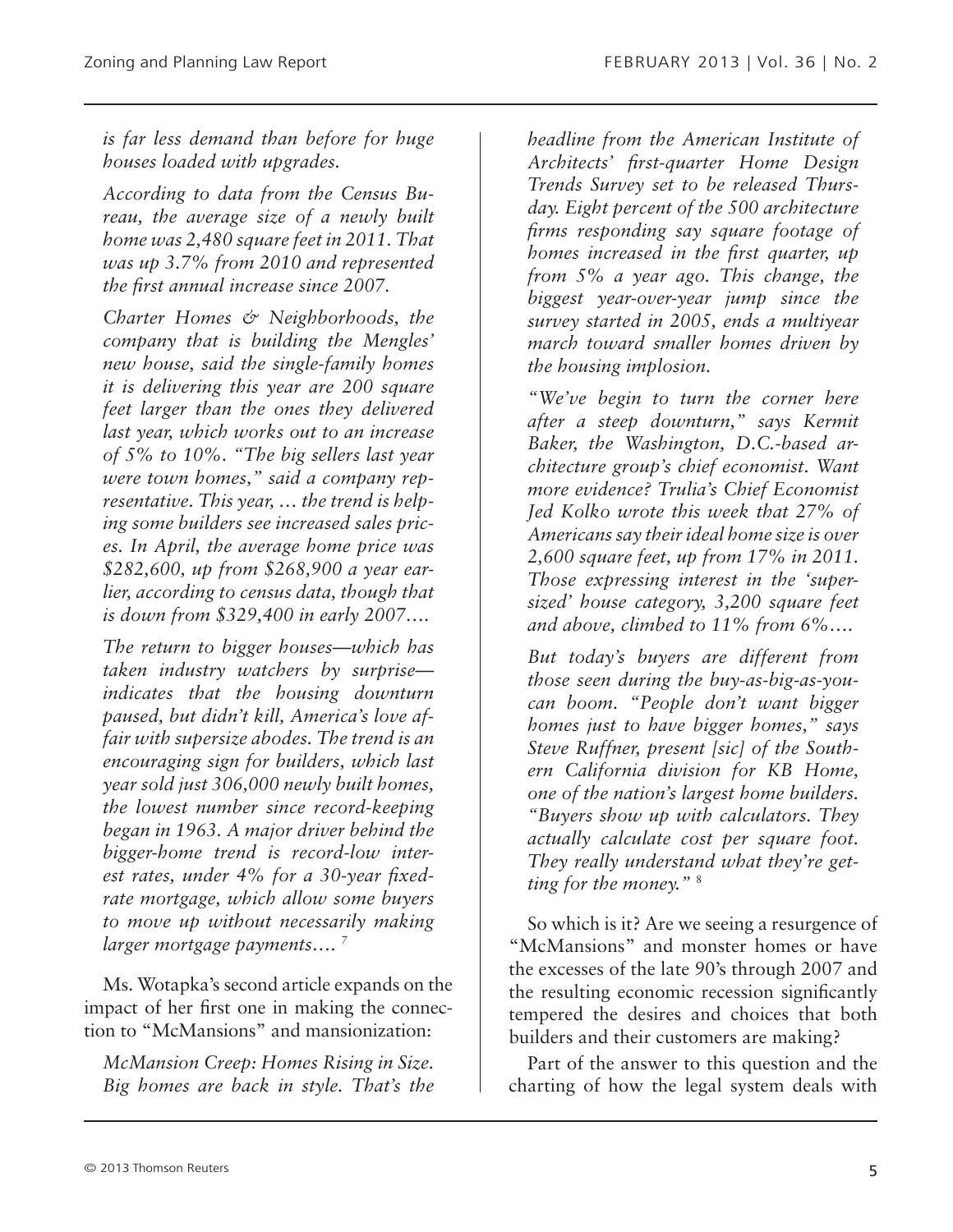it has to do with whether the development is infill or "sprawl." One of the authors of the 2006 Metropolitan Washington Council of Governments' report on mansionization makes the point that mansionization actually takes two forms. One is where an infill project takes land and zoning regulations that contemplated a certain style, scale, mass and bulk and then the owner builds a project to the absolute maximum permitted under that code with little regard for the issues of mass, scale and bulk. The other, the "McMansion" phenomenon, as the Metropolitan Washington Council of Governments indicates:

*So, while many people might assume that examples of this phenomenon [mansionization] would clearly be recognized and agreed to by others, many of the terms used to describe the "McMansionization" term more often refers specifically to very large, but very stylistically similar and similarly sized new homes that are being built primarily in developments in the out suburbs, while the "big hair" and "monster" terms are very pejorative in nature. 9*

Clearly, both the law and community anger and frustration tend to focus more on the infill development problem than the tract houses in the outer suburbs. The reasoning is quite simple; everyone in the suburbs in one of these tracts is in an essentially identical home and is purchasing with knowledge that the neighbors will have a home of the mass, scale and bulk the same as theirs. This isn't true in infill; an elderly homeowner living in a house built in the 1950s or 1960s, is likely to be shocked and frustrated by attempts by adjacent landowners to massively increase the mass, scale and bulk of homes built on small, adjacent lots.

What are some of the nuts and bolts of how communities have come to grips with this problem and tried to regulate it? In an excellent presentation at the American Planning Association's annual conference in Denver, Colorado on April 1, 2003, attorney Dwight Merriam of the law firm of Robinson and Cole presented a lecture and Power Point presentation entitled "Anti-Mansionization and Anti-Look Alike Regulation." In it, he summarized many of the regulatory tools that municipalities look to in trying to regulate this problem:

*Regulatory Approaches, Set back requirements, Footprint, Floor area Ratio, Height, Plate Height, Cubic Footage, Aspen,FAR alone didn't work, Add cubic footage, and plate heights are held down, Cubic content ratio—"… a measure of land use intensity, expressing the mathematical relationship between the cubic content of a building and the unit of land. It is arrived at by dividing gross cubic content, as calculated by multiplying building height…times exterior building width times exterior building depth of all structures by the gross area of the lot."*

The presentation went on to indicate that in Palm Beach, Florida, cubic footage regulated in zones with lot size of at least 10,000 square feet reduced footage from 5,000 to about 3,650 square feet. In Santa Monica, the floor area ratios, building height and coverage regulation reduced the heights from 35 to 30 and then 28 feet, with upper stories smaller and 25% of the building above 14 feet had to be set back 5 feet further from the street. The lecture also mentioned the city of Pasadena, California; Newton, Massachusetts; Chelmsford, Massachusetts (requiring site plan review for projects over 4,000 square feet) and the cities of Lincoln, Massachusetts; North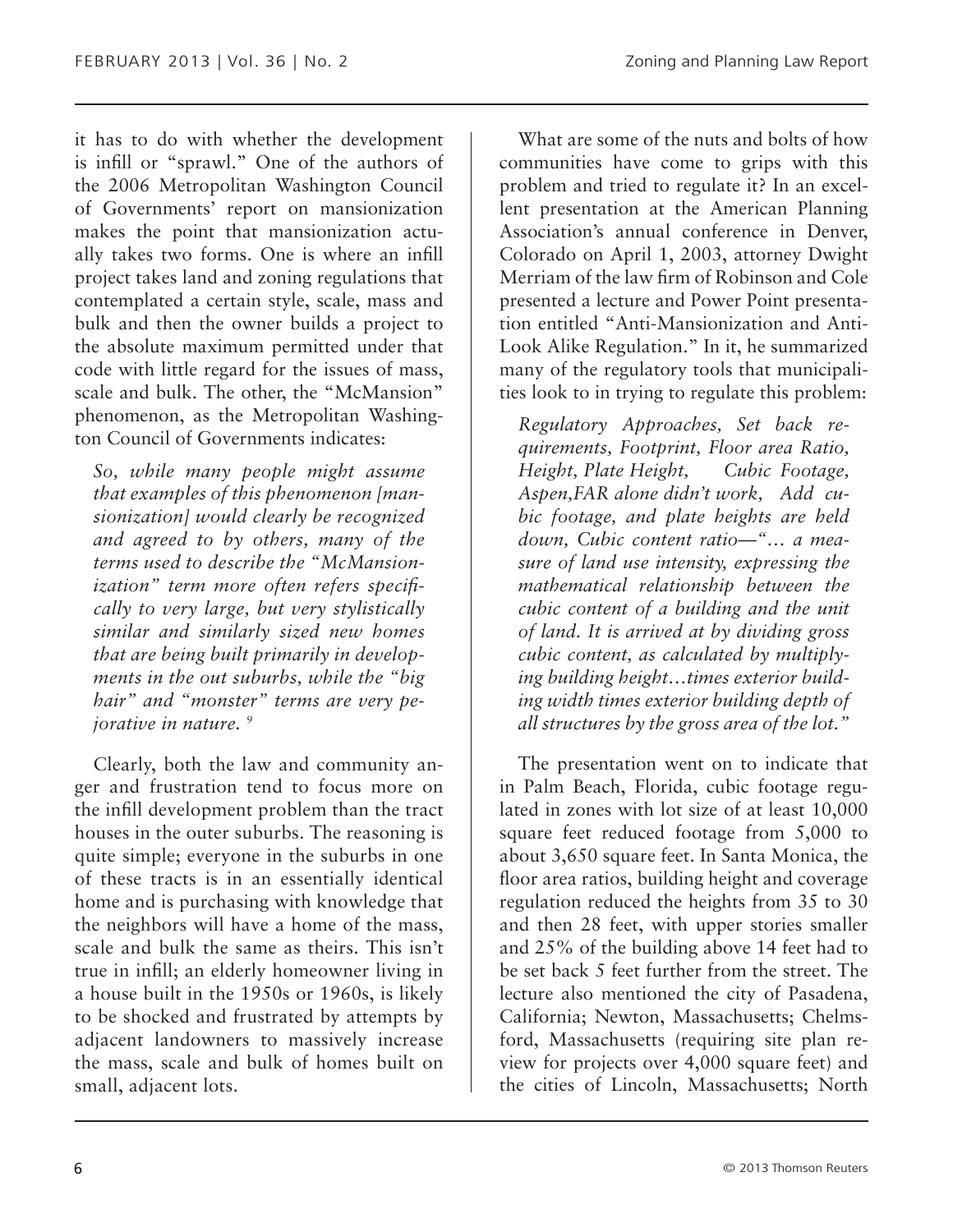Hempstead, New York; Winnetka, Illinois; Lake Forest, Illinois; Park Ridge, Illinois and Hinsdale, Illinois, all having either floor area ratio requirements or the more stringent cubic volume requirements (Lake Forest, Illinois and Palm Beach, Florida).10

*Clearly, higher density municipalities have now acted; the regulations are in place and they're being applied*. These municipalities and the regulatory framework in general have recognized the phenomenon as a problem. The question now becomes: are the regulations enforceable and what challenges have been brought against them? Powell's Treatise on Real Property, a respected encyclopedia, summarizes the law as it relates to reasonable restrictions on extension and enlargement:

*12-79C [c]. Localities Restrict Extension and Enlargement of Nonconforming Uses and Buildings. [i] Courts Uphold Reasonable Restrictions Placed on Extension and Enlargement. Except as authorized by zoning regulations, nonconforming buildings and uses generally cannot be expanded or enlarged. In some jurisdictions "natural expansion" of nonconforming uses is permitted. Some zoning provisions, moreover, specifically prohibit the extension or enlargement of nonconforming uses. However, the Virginia Supreme Court has held that hotel construction is not a violation of a city ordinance prohibiting increases in existing nonconformity, where the nonconformity was not increased, because the addition of a permitted use to a nonconforming use is not an impermissible enlargement of a nonconforming use. Similarly, an Illinois appellate court found that, although a city's zoning ordinance placed limitations upon additions to and enlargements of a building that is nonconforming as to* 

*bulk; it placed no restrictions upon alterations, structural repairs, or rehabilitation to such a building. Therefore, the court concluded that nonconforming bulk buildings could be lawfully rehabilitated provided that the rehabilitation conforms to the zoning requirements. However, in Pennsylvania, courts have held that municipalities cannot prohibit natural expansion of nonconforming uses. 11*

Most of the law in this area, as Powell points out, deals with the question of land owners trying to expand nonconforming buildings, not new ones. Most of the time, this issue arises in the context of an addition or potential nonconforming enlargement of an existing structure. Massachusetts, though, has gone a lot further. In a 2008 Supreme Judicial Court opinion, Massachusetts ruled expressly on a mansionization ordinance in determining whether the municipality could deny a land owner the right to substantially enlarge their structure. In an article discussing the case, *Bjorklund v. Zoning Bd. of Appeals of Norwell*, 450 Mass. 357, 878 N.E.2d 915 (2008), author Mark Kablack summarized its holding:

Bjorklund *contains a factual history that is common to tear-downs generally. In* Bjorklund*, plaintiffs proposed to tear down a small, one-story home in a residential neighborhood (675 sq. ft. in area, and 30' wide), and replace it with a new two-story home (3,600 sq. ft. in area, and 60' wide). The existing lot and improvements predated zoning in the town of Norwell, invoking the grandfathered rights of c.40A, Section 6, because the lot area (34,507 sq. ft.) no longer complied with the Residence District A requirements (43,560 sq. ft.). The proposed new*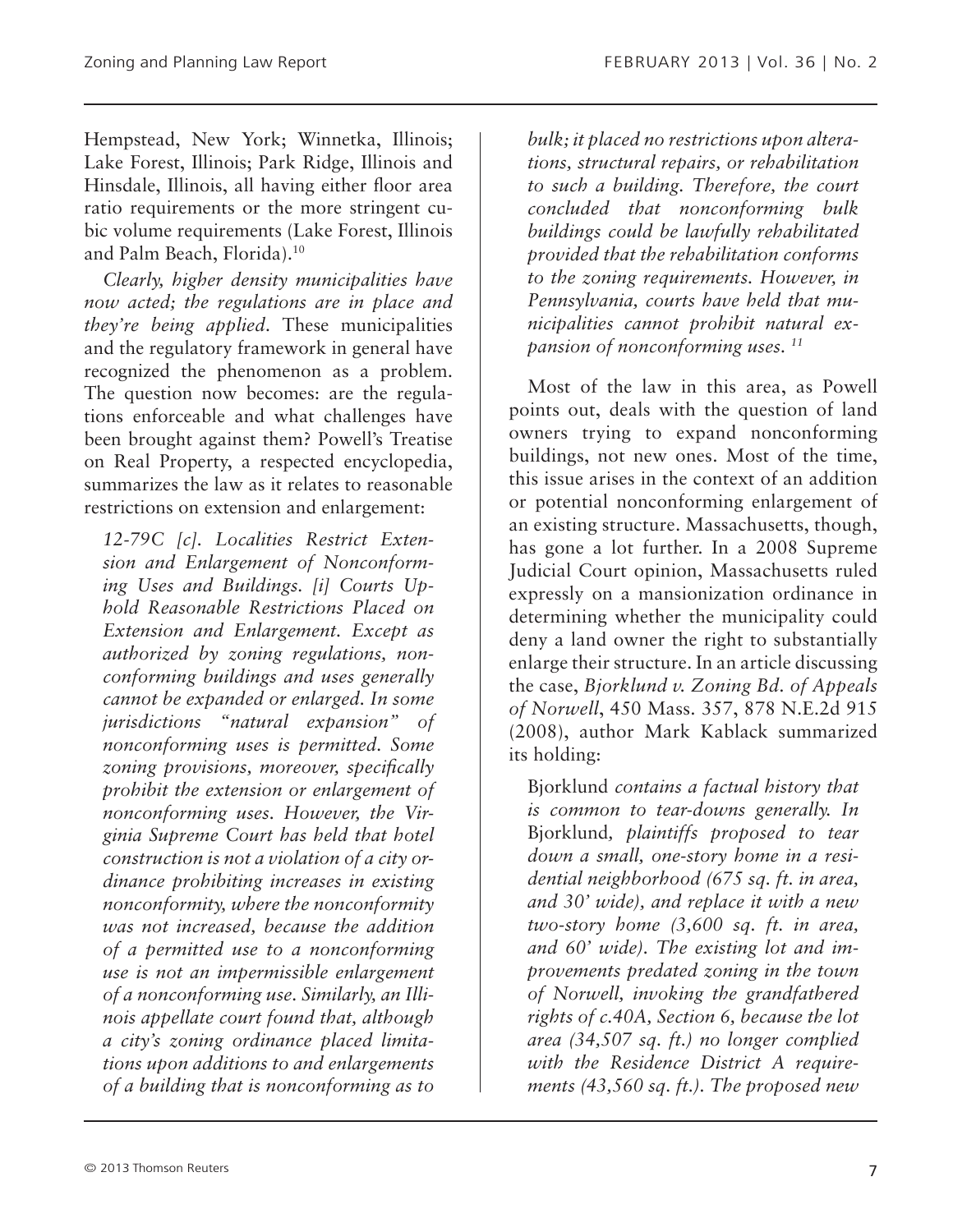*home, together with all amenities, would meet all dimensional requirements of current zoning in Norwell, but for the minimum lot area requirements.*

*Plaintiffs filed a request with the Norwell Zoning Board for a Section 6 finding and were initially denied any relief. After appeal and remand to the Land Court, the Zoning Board denied the Section 6 finding because the 'new house's length, height, and placement [would] intensify and exacerbate the present nonconformity of the property.'* Bjorklund *at 361. Plaintiffs sought further appeal to the Land Court, where Judge Alexander H. Sands affirmed the Zoning Board's decision … According to Judge Sands, there was sufficient evidence to indicate that reconstruction would be substantially more detrimental to the neighborhood. Plaintiffs filed for further appeal, and the SJC transferred the case on its own motion for direct review on the sole issue of whether the proposed reconstruction would increase the nonconforming nature of the structure.*

*Contrary to the split decision in* Bransford *in 2005, the SJC affirmed the Land Court ruling in Bjorklund by a clear majority decision (by a vote of 5-2). The SJC appears to have been influenced in the case by the distinct size difference between the existing and proposed house, referring at one point to the fact that the new house will "quintuple the size" of the existing residence.* Id. *at 358. The SJC spent a considerable amount of time analyzing the comparative size of other houses in the neighborhood, and noted that all of the other homes in the vicinity of the project site, that were located on undersized lots, were of a 'smaller, rural* 

*farm-house type.'* Id. *at 360. The Court was also swayed by the policy considerations regarding 'mansionization.' The Court made specific reference to the attempt by municipalities to reverse this trend, finding that '[m]unicipalities may permissibly exercise their police power to attempt to limit [the] potential adverse effects' of converting smaller homes into significantly larger ones.* Id. *at 363. In making this policy consideration, the Court linked previously recognized policy goals concerning the critical need for affordable housing with the autonomy given to local communities to determine land use issues.* <sup>12</sup>

The core of the opinion itself raised a very interesting issue: what if the mansionization ordinance has language in it that is vague and ambiguous as to the standard that the municipality is to apply in determining whether a violation takes place? Massachusetts law in this regard, general laws c.40A§6, first paragraph, provides in pertinent part:

*Except as hereinafter provided, a zoning ordinance or by-law shall not apply to structures or uses lawfully in existence or lawfully begun or to a building or special permit issued before the first publication of notice of the public hearing on such ordinance or by-law required by Section 5, but shall apply to any change or substantial extension of such use, to a building or a special permit issued after the first notice of said public hearing, to any reconstruction, extension, or structural change of such structure and to any alteration of a structure begun after the first notice of said public hearing to provide for its use for a substantially different purpose or for the same purpose in a substantially*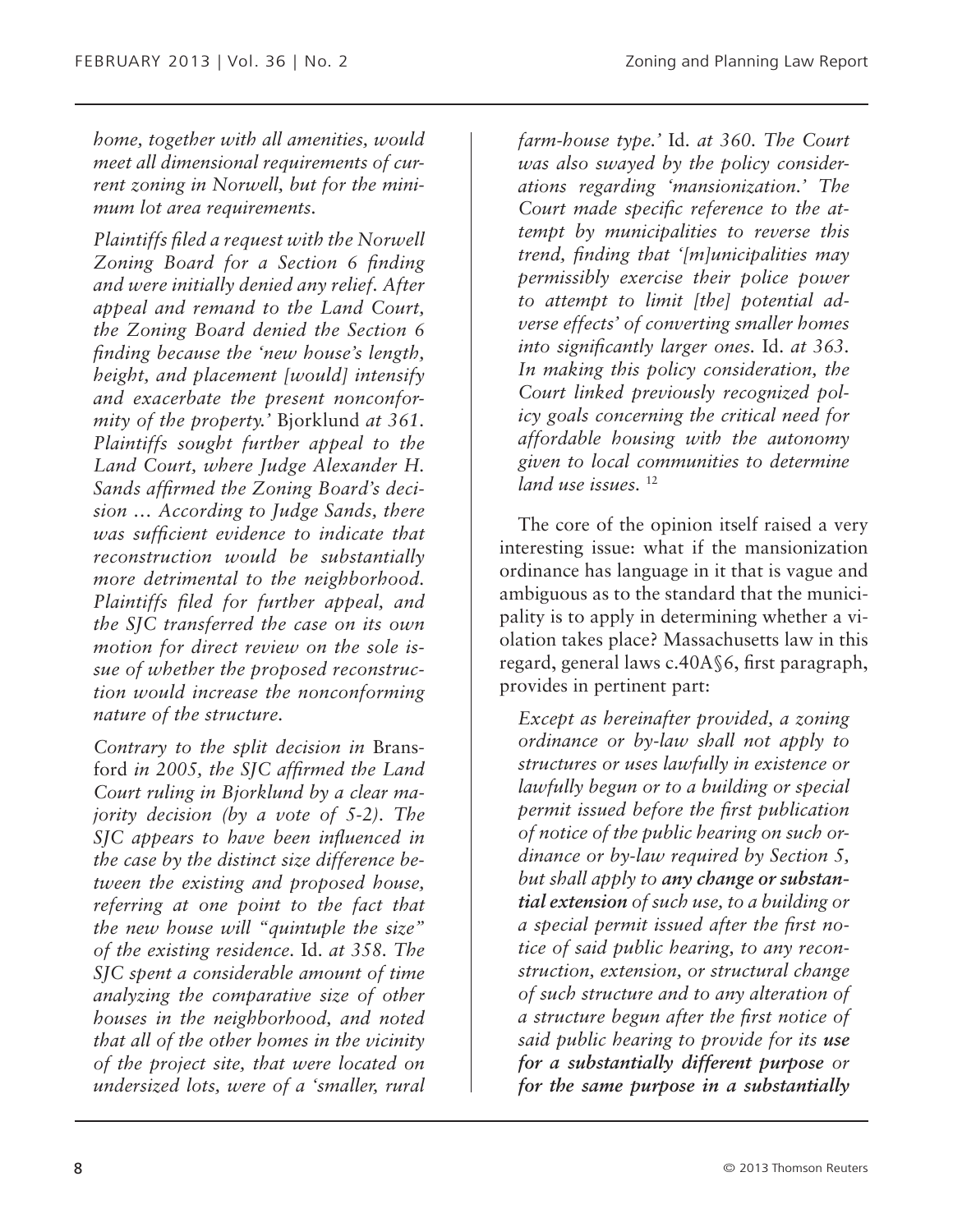*different manner or to a substantially greater extent where alteration, reconstruction, extension or structural change to a single or two-family residential structure does not increase the nonconforming nature of said structure. Massachusetts General Laws, Chapter 40A, Section 6.*

Replete through this statute are the phrases "any change or substantial extension" as applies to use or purpose. In essence, the municipality gets to make a relatively subjective decision on just how "substantial" the change or extension is going to be; it isn't quantified in the statute and no specific guidelines or other indicators are given to reflect what constitutes a "substantial" extension or modification.

The author of the article, Mark Kablack, gave an interview talking about the significance of the Bjorklund case and idiosyncrasies of land use in Massachusetts that caused it to arise:

*Our lots are generally of substantial size. Substandard lot sizes and how they are treated in zoning is usually a matter of "grandfathering" them in. In Massachusetts, the concern about the size of houses is at a very local level; we have a very strong home rule philosophy dating back to the Colonial days. Each town governed itself and dealt with issues of security, taxation. The lack of a centralized State government agency dealing with these issues means that individual cities deal with it differently.*

*We have another issue, though. These homes present a number of issues. First, though, is the affordability issue—the expense of housing stock. The cost of housing here in Massachusetts is a problem in attracting and helping employees; we are losing some of them to North Carolina. This is a widely debated topic—one of*  *the legitimate reasons why communities could be concerned. The size, scale and massing are really secondary.*

*There's a "welfare" issue. Do you have affordable housing stock for everyone? This issue is being reflected in policy decisions in the legislature but they have not fully come to grips with it.*

*The Home Builders Association of Massachusetts wants the process to be as objective as possible; predictable. The regulations create such a discretionary process that permitting becomes more unpredictable.*

*I don't think that the long term trend is towards larger homes; we've reached a temporary peak, with interest rates low and college age children coming back to live in the home. I think there is a long term downward trend in home size and we need to work collectively to address the affordability issue. This is what is driving the density numbers.*

*Much of Massachusetts has one acre zoning—we can't afford that type of zoning; the land costs and environmental consequences are significant. The question now is whether clustered housing is market driven or legislatively driven. Municipalities are not quite there yet.*

*We have gross infrastructure problems; most municipalities outside of the beltway are not sewered and have poor roadways. Different degrees of density exist between California and Massachusetts.*

*One of the other problems that I see is that the permitting boards in Massachusetts have little training. There are bills in our legislature, but it is an unfunded mandate; there is no money to train and now*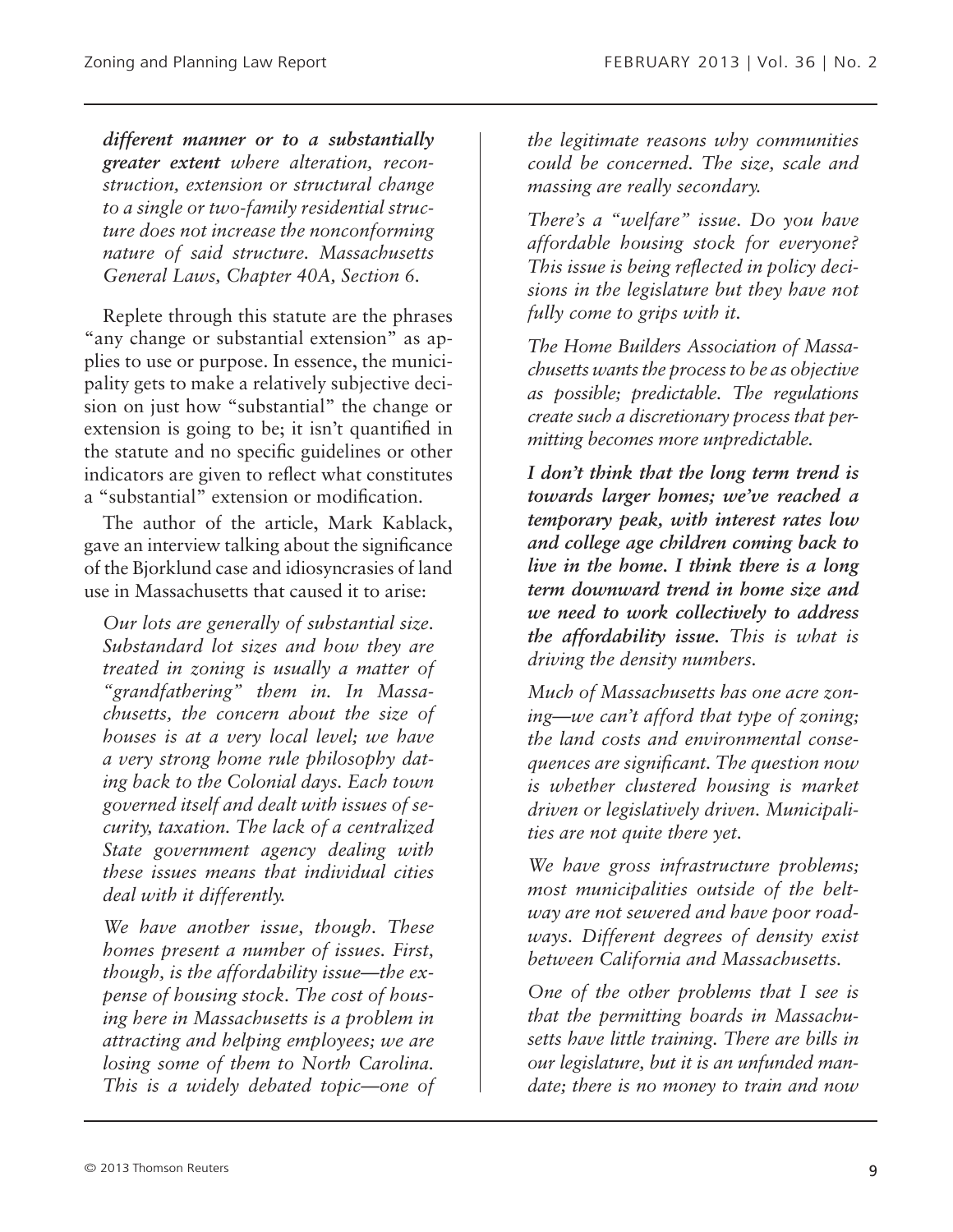*we have to tell the members half of the game is just knowing what the rules are.*<sup>13</sup>

In the same way that aesthetic regulation can be enormously subjective, so can mansionization when it is not tied to specific standards. This is a major problem; the system can't come to grips with the problem if the standards used to define it and regulate it are too subjective.

The question of reducing lot size and trying to encourage infill development and smaller homes in general isn't new; even with the economic recession of 2008, home prices are clearly out of reach for many Americans now. The Harvard report says so:

*Homeownership Trends. The US homeownership rate fell another 0.8 percentage point in 2011, the largest drop in seven consecutive years of decline. At 65.4 percent in the first quarter of 2012, the national rate stood at its lowest level since the first quarter of 1997 and 3.8 percentage points below the peak in the fourth quarter of 2004.*

*The persistent decline reflects both the high level of foreclosures and the slowdown in households moving into homeownership. Together, these forces have reduced the number of homeowners while increasing the number of renters. The particularly large drop last year represents an acceleration in both trends, with the number of owner households down by 350,000 and the number of net new renters up by 1.0 million. Measured from the peak number of homeowners in 2006, there were 1.0 million fewer owners and 3.9 million more renters at the end of 2011."*<sup>14</sup>

In point of fact, will the economic collapse do what regulations and neighborhood dissent can only begin to alleviate? There is much truth in this forecast. Gino Canori, Senior Vice President of Related Partners, Inc., a mass homebuilder of affordable housing located in California but with projects around the United States, in an interview, talked at some length about trends in the market that he has seen now:

*A lot of factors are pushing people into multi-family and affordable housing. It's harder to get loans, people do not want to commute far away from work and generation Y purchasers tend to rely more on technology than space. We can squeeze down the lot size and offer higher levels of amenities. Related does its own research, both market and competitive, using both academics and experienced development consultants.*

*There is no question that sizes are getting smaller; the "not-in-my-backyard (NIM-BY)" phenomenon is increasing and accelerating. Living rooms are being eliminated; more efficient great rooms are now being planned into the design. A tech center is now located in the kitchen, decreasing the footprint but increasing the areas within the home.*

*We also note that with the change in ethnic makeup of the country, particularly with Asian and Indian families, extended families are being brought into the same home so the density increases even further.*<sup>15</sup>

Commentators have noted the potential negative effect of mansionization from an economic standpoint. In a 2006 Law Review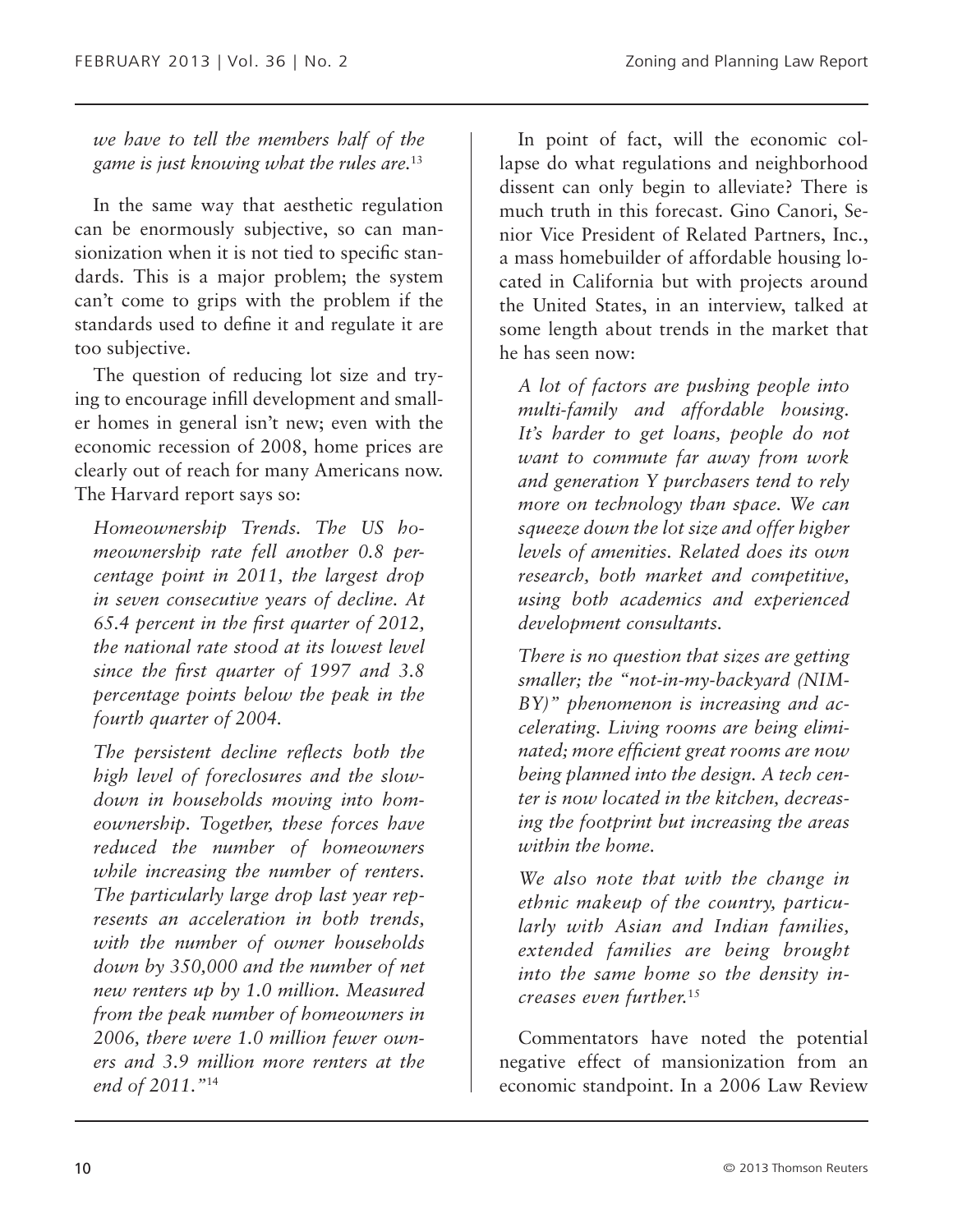article, Catherine Durkin of The Catholic University makes this point:

*C. The Battle Against NIMBY Has Overlooked a Practice That Has the Same Exclusionary Effect — Mansionization. Despite the trend toward more judicial and legislative control over local zoning requirements, local authority to grant exceptions to zoning requirements remains broad. The various affordable housing strategies described have focused almost exclusively on new development proposals that aim to increase the supply of affordable workforce housing. Because current projections indicate that demand for affordable housing will continue to increase, this focus is well-placed. However, affordable housing strategies should consider the causes of the increase in home prices.*

*The local zoning authority's unfettered discretion to grant area variances is having a disparate effect on efforts to promote affordable workforce housing. Improper grants of area variances contribute to the growing problem of "mansionization," a "trend—now rampant in the close-in suburbs—of tearing down older homes and building million-dollar edifices in their place, often squeezed onto tiny lots." Mansionization will often require a deviation from the minimum set-back requirements or height requirements established by zoning regulations. The cumulative significance of improperly granting individual exceptions to zoning regulations that permit mansionization is considerable because it could unsystematically and permanently alter the character of a mixed-income community. First, demolishing an existing small or moderately sized home eliminates it altogether from* 

*the market. Second, first-time home owners are unable to afford its replacement, a giant-sized, expensive home, commonly referred to as a "McMansion" or "Monster Home." Third, once mansionization catches on, developers with deep pockets can drive up the values of the surrounding properties, pricing workforce families and first-time homeowners out of the neighborhood completely. Moreover, opportunity and incentive to challenge area variances are minimal for those who are most adversely affected by these decisions. This is because they either lack legal resources and knowledge, or, in the case of future residents, because they are simply not in a position to challenge the decisions. Therefore, courts never review most variance grants.16*

These arguments have some compelling force; blue collar neighborhoods are less likely to see the expansion as something to object to; they see it more as a sign of success and something to emulate. The residents clearly lack either the sophistication or the financial ability to contest these issues, as the Catholic University article points out, too.

And wealthier neighborhoods seem to be willing to complain about it and enact regulation to try to control it. In a particularly humorous article written by veteran land use and zoning attorney and professor, John J. Delaney of Bethesda, Maryland, in 2007, he chronicles the town of Chevy Chase, Maryland and an attempt by the town to enact a moratorium on further development to study mansionization. This is a remedy (enactment of moratoria) that the Metropolitan Washington Council of Governments listed in its arsenal as a way for certain municipalities to control the trend. In the 2005 case of *Chalon Drive, LLC. V. Town of Chevy Chase, Cir-*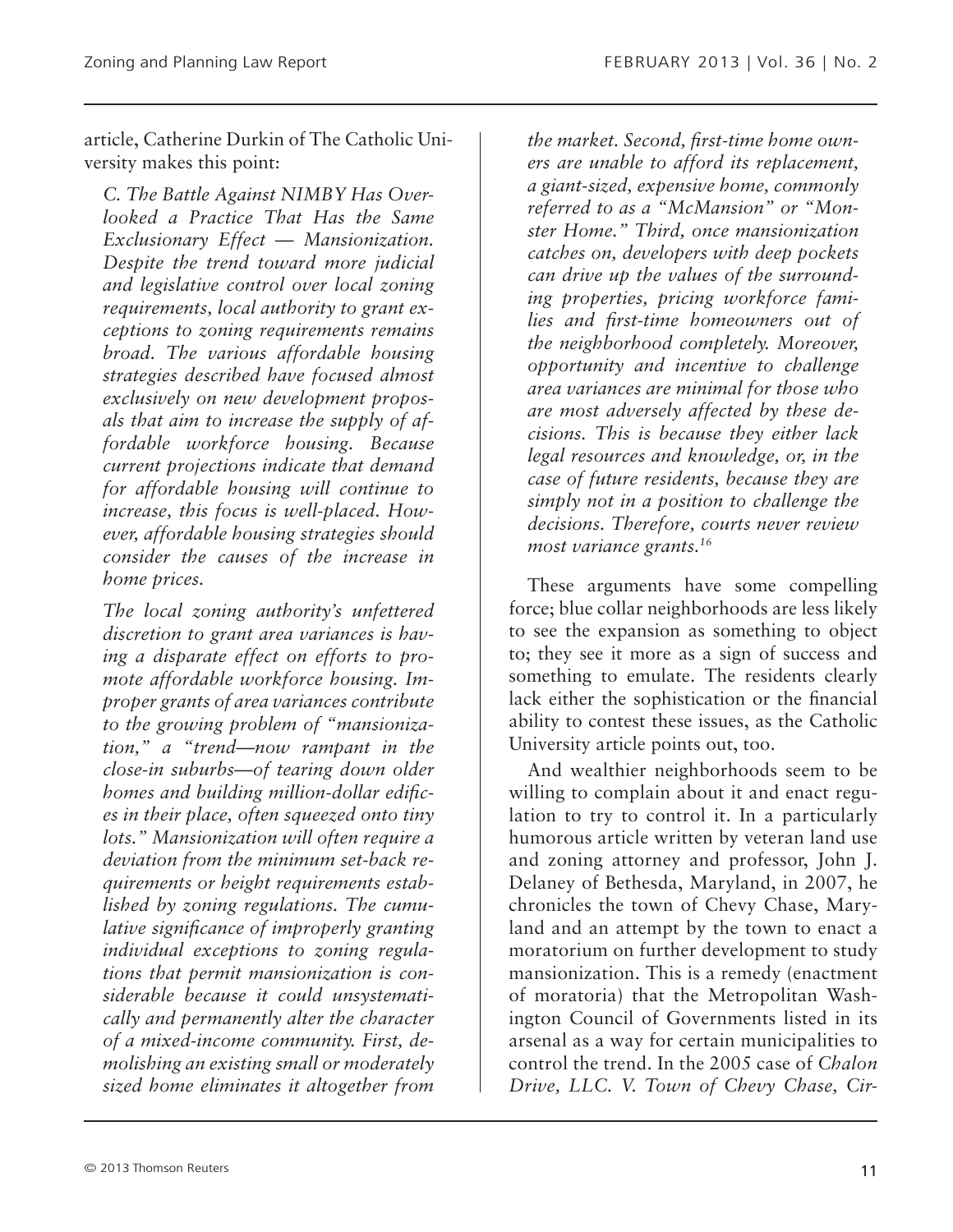*cuit Court for Montgomery County, Maryland—2005 Case No. 263808-V*, the town dealt with it in this manner:

*According to the Murtaugh Study, residents of the Town have been deeply divided over its future for many years, particularly over the issue of "mansionization" and how the reconstruction/replacement of the generally older and more "run-down" homes in the eastern (Bethesda) area of the Town should be handled. Many residents on the eastern (Connecticut Avenue) side had previously been unsuccessful in having the Town formally designated as an historic district. Chagrined over this turn of events, they sought to gain more control over "teardowns and additions," and they convinced the Town Council to form a 'Construction Committee' to study the problem.*

*Apparently, there was a deep mistrust of builders and developers among members of the Construction Committee, such that for nearly three years prior to the Town's enactment of the moratorium on building permit approvals in August 2005, the Construction Committee did not communicate with the building community even though the latter was perceived by many people as the major cause of the problem….*

*The crisis deepened as the Town Council moved toward consideration—and finally enactment of—a moratorium on demolition and building permits. Notice of important meetings was provided to residents only, not to non-resident owners such as builders and developers. Moreover, as the date for enactment of the moratorium drew near, the Town precipitously changed its procedures and*  *refused to process timely-filed demolition and building permit applications….*

*As the two sides prepared for trial Chalon opted to seek a waiver from the Mayor and Council of Town, as provided in the Moratorium Ordinance. Crucial to the favorable outcome of the waiver process were the following elements:*

- *• the good reputation and track record of Chalon;*
- *• the involvement of nearby homeowners who had previously met with Chalon and had their concerns addressed; and*
- *• the size of the two lots (more than 12,000 s.f. each) which were more than double the minimum size required in the R-60 zone. This allowed the builder greater flexibility to save more trees and make reasonable adjustments to the two houses.*

*The Waiver was granted with acceptable conditions and upon issuance of the Town permits, the law suit was dismissed. 17*

In an interview with attorney Delaney, he opined that the issue of mansionization has essentially passed:

*This phenomenon has now passed in this country; it faded about five or six years ago. The equal protections argument and common sense are the best remedies, along with a site plan ordinance. I think the horse is out of the stable. There is no vested right to existing zoning, but the citizen's real remedy is to lobby to get a site plan review to address the problem. 18*

Some cities have gone further. In particular, the city of Studio City, California, unsatisfied with the City of Los Angeles's mansionization ordinance, lobbied for and got an "overlay" to make the mandate even tougher: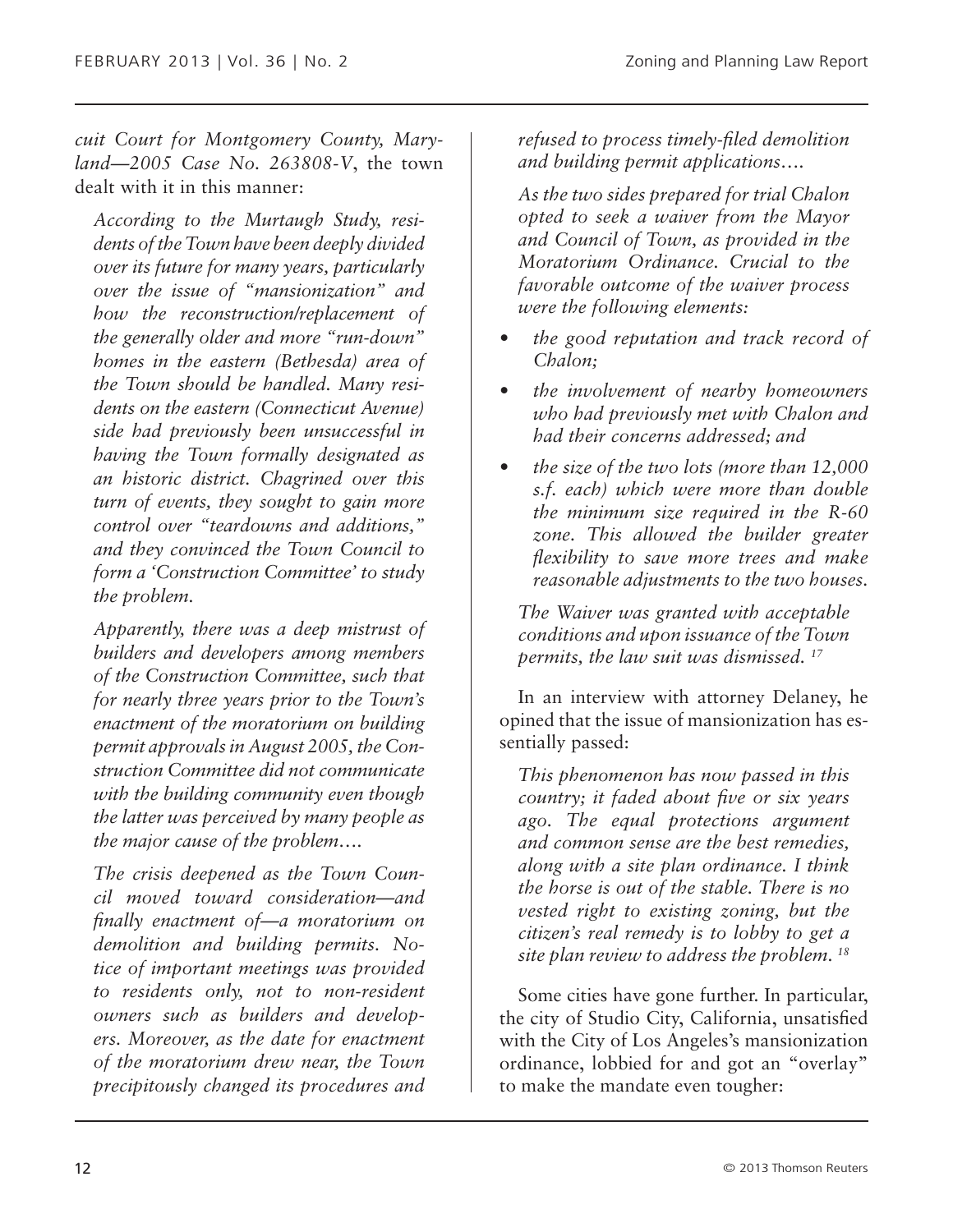*A proposal designed to curtail so-called McMansions in Studio City has divided the community but could serve as a model for other neighborhoods that continue to be unhappy with oversized homes.*

*The city of Los Angeles already has a mansionization ordinance that restricts new houses from towering over their neighbors. But the law also allowed communities to tailor the rules to their needs—and Studio City is now choosing to tighten the restrictions even more.*

*On Tuesday, the City Council voted 13-0 in favor of Studio City's new overlay zone. Aides to Mayor Antonio Villaraigosa said he is studying the measure, which applies to 3,900 homes in the Studio City flatlands but not the hillside areas.*

*Alan Dymond, president of the Studio City Residents Association, said the proposal is the result of more than two dozen community meetings.*

*"When we started there was opposition on a number of issues,' Dymond said. 'What you have before you is a compromise that most developers can live with."*

*Originally proposed when Controller Wendy Greuel was the area's council member, the residential floor area (RFA) plan is a supplement to the baseline mansionization ordinance that the city adopted in 2008 to try to control the size of houses.*

*"Our concern was getting the original baseline mansionization ordinance passed to try to control some of the more outrageous homes," Greuel said. "We wanted to include a provision to include communities to adopt their own standards for neighborhoods. There are examples* 

*of properties around the city that people look at and say, 'This is exactly what we don't want in our neighborhood.' This gives them the chance to address that." ….*

*Under the measure, residents will be allowed to build a house that takes up 40 percent of the land. But they could build bigger if they meet bonus criteria, such as constructing a certified 'green' house, reducing the building height or increasing the side yard setback….*

*Some residents still oppose the plan, feeling it takes away their property rights. Resident Ron Roy said he believed the proposal would be opposed by a majority of residents. "It's bad legislation which will be aggressively challenged," Roy said. "I believe a majority of openminded Studio City residents would oppose this."*

*Another resident, Linda Clark, called the measure "patently unfair." "None of us want mansions, but this doesn't make any sense when it doesn't apply to the hillside area," Clark said. "The city worked with only one small group who want this RFA. There should be an option to have no RFA." 19*

Clearly, mansionization is still alive and well, although much of the force and immediate impact of the problem has been blunted by the economic recession of 2008 and changing tastes. Courts seem somewhat impotent in dealing with the problem; vague and amorphous regulations designed to be inclusive survive judicial scrutiny because of courts' long-standing antipathy to getting involved in zoning disputes. See, e.g., attorney Lora Lucero's comment in her summary of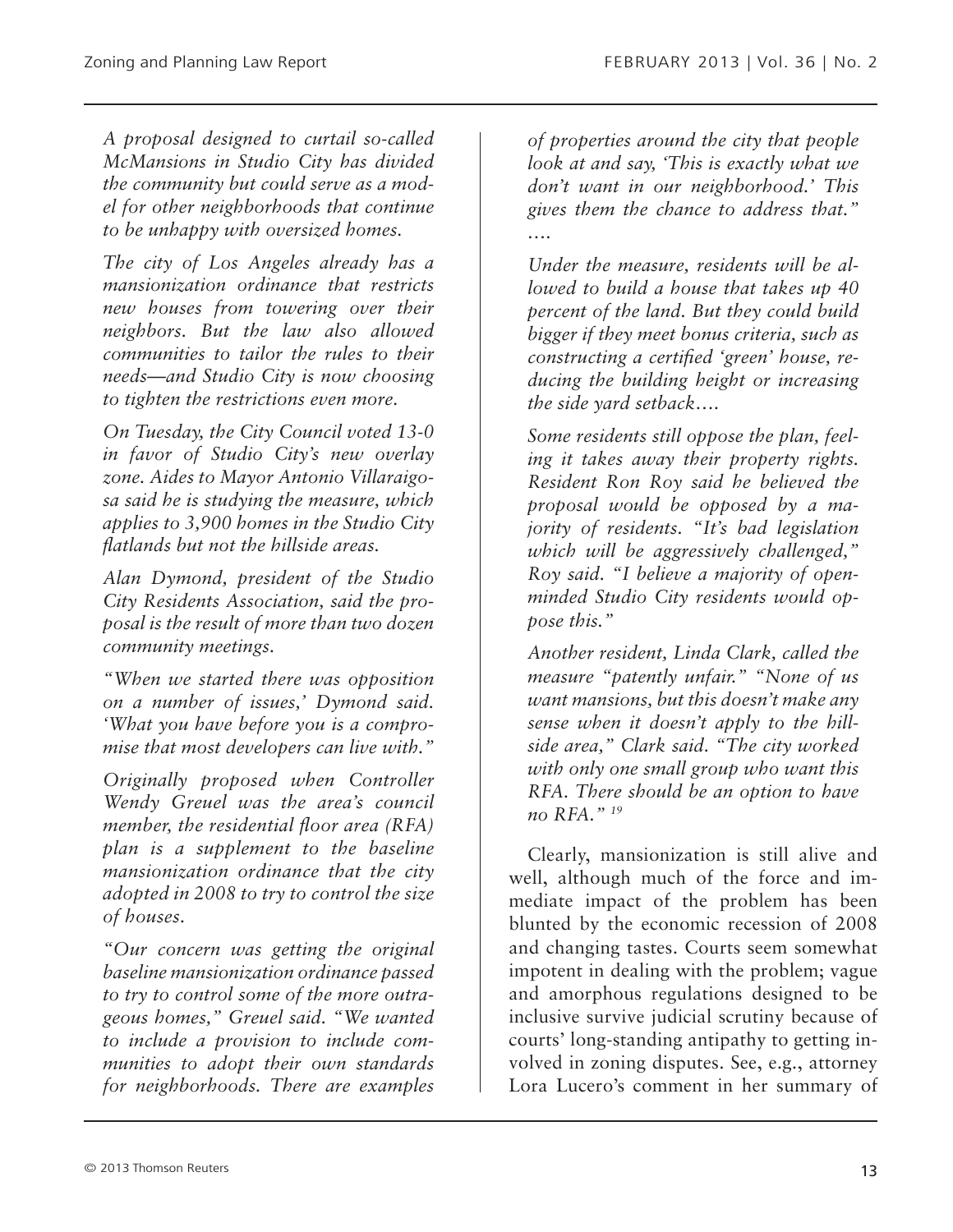the Bjorklund case for the American Planning Association's March 2008 issue of its magazine *Planning:*

*The court noted the popular trend of "mansionization" and that "the expansion of smaller houses into significantly larger ones decreases the availability of would-be 'starter' homes in a community, perhaps excluding families of low to moderate income from neighborhoods." The city may use its police power to limit these potential adverse effects. 20*

Regulation, as always, is slow to address problems; solutions are often several years behind problems. That may very well be the case now; with the advent of higher density projects, cultural shifts with extended families living in smaller quarters, children returning home under adverse economic circumstances, and difficulty in obtaining residential financing, the urgency to deal with mansionization may very well have abated.

Significant differences of opinion exist among all of the stakeholders; homebuilders, architects, economists, academics, and planners, as to whether larger-sized homes are going to return. The interesting question, though, is whether, if and when the economy turns around, we'll see them come back. If we do, the regulatory climate that all of the parties face will be a different one than the one they found in the late 1990's and early 2000's; a lot of time, energy, effort and money has been spent trying to figure out how to deal with it. This time, though, the courts will not have made much of an inroad in coming to grips with the problem; solutions have been left in the hands of the planners and the municipalities.

- 1. "What to do about … Mansionization … encourage, prohibit or simply manage? Community Impacts & Policy Alternatives." June 2006. Metropolitan Washington Council of Governments Institute for Regional Excellence, Page 2, Paragraph 6.
- 2. The State of the Nation's Housing 2012. The Joint Center for Housing Studies of Harvard University, Page 7, Paragraphs 1 through 4. Joint Center for Housing Studies of Harvard University; 1033 Massachusetts Avenue, 5th Floor, Cambridge, Massachusetts 02138; www.jchs.harvard.edu.
- 3. The State of the Nation's Housing 2012. The Joint Center for Housing Studies of Harvard University, Page 1, Paragraphs 1 and 2.
- 4. National Association of Home Builders: Our Organization. www.nahb.org/page.aspx/generic/sectionID=89; Page 1, Paragraph 2.
- 5. National Association of Home Builders; The New Home in 2015; December 2010; Economics and Housing Policy Group. Page 12, Lines 15 through 25. The author interviewed Stephen Melman, Director of Economic Services for the National Association of Home Builders via email on September 28th, 2012 ("The most recent census data report that despite a weak economy, the average floor area of new homes completed increased some 3.7% from 2010 to 2011. That increase is more suggestive of the fact that lenders are requiring higher credit scores and larger down payments for new homes, pricing first-time buyers out of the market.")
- 6. Mansionization … encourage, prohibit or simply manage? Community Impacts & Policy Alternatives, June 2006, Metropolitan Washington Council of Governments Institute for Regional Excellence. Page 7, Paragraph 2.
- 7. "Big Homes Are Back in Business" by Dawn Wotapka; *Wall Street Journal;* Real Estate Section June 7, 2012. Pages 1 and 2.
- 8. "McMansion Creep: Homes Rising in Size" by Dawn Wotapka; Wall Street Journal; Real Estate Section, June 21, 2012. Page 1.
- 9. Mansionization … encourage, prohibit or simply manage? Community Impacts & Policy Alternatives, June 2006, Metropolitan Washington Council of Governments Institute for Regional Excellence. Page 2, Paragraphs 2 and

#### **NOTES**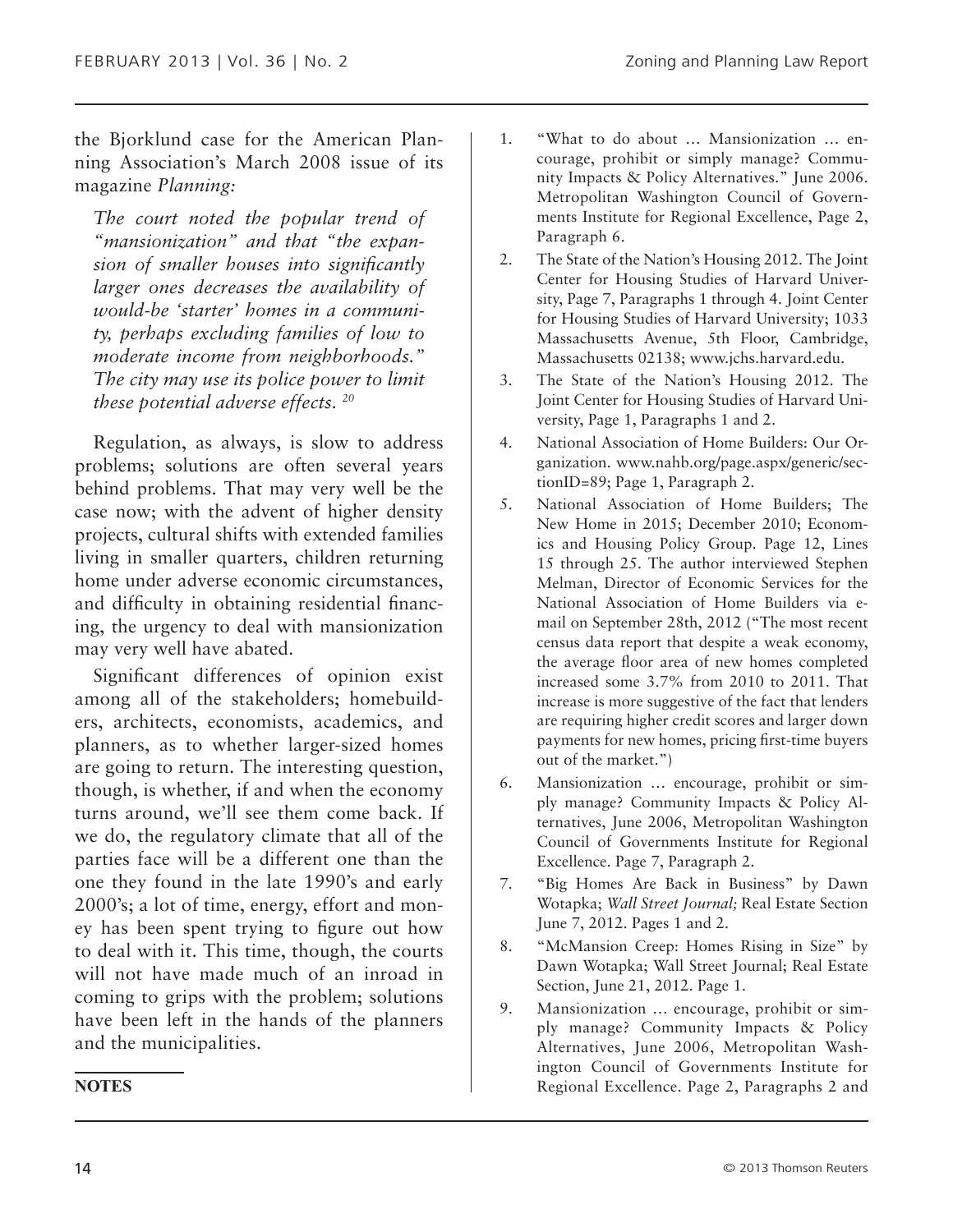3. See also interview with Tanya A. Spano, Metropolitan Washington Council of Governments, Department of Environmental Programs, Mansionization Team Member of November 13, 2002 with author.

- 10. "Anti-Mansionization and Anti-Look Alike Regulation"—American Planning Association Annual Conference, Denver, CO, April 1, 2003. By Dwight Merriam, FAICP, CRE. Power Point presentation, pages 3 through 17. Also note by the same author, "Scrape-Offs and McMansions: Are Monster Homes Sustainable?" Rocky Mountain Land Use Institute, 17th annual Land Use Conference, March 7th, 2008
- 11. Powell on Real Property 12-79C § 79C.06. V. Relations Between the Owner of a Permissible Interest in Land and the Community (CHS.69- 79G). Chapter 79C Zoning. For a similar perspective from another well-respected treatise, see Zoning and Land Use Controls, Matthew Bender and Company, Chapter V Traditional Zoning, Chapter 41 Nonconforming Uses 1; 7-41 Zoning and Land Use Controls Section 41.03
- 12. "The SJC Closed the Front Door to Mansionization" by Mark A Kablack. Second Quarter 2008 issue of Mass Builder, the official magazine of the Home Builders Association of Massachusetts, Pages 1 and 2.
- 13. Interview with Mark Kablack, Attorney, of November 2, 2012. See also Sheppard v. Zoning Board of Appeal of Boston (2012), 81 Mass. App.Ct. 394, 963 N.E.2nd 748, and Shirley Wayside Limited Partnership v. Board of Appeals of Shirley (2011) 461 Mass. 469, 961 N.E.2d 1055, both citing Bjorklund. For a

California judicial perspective, the unpublished 2008 case of Miller v. City Council of Laguna Beach, 2008 Cal.App. Unpub. Lexis 2972 reviews municipal design review guidelines incorporating mansionization guidelines.

- 14. The State of the Nation's Housing 2012. The Joint Center for Housing Studies of Harvard University, Page 17, Paragraphs 1 and 2.
- 15. Interview with Gino Canori, Senior Vice President of Development of Related Partners, Inc., Irvine, California of November 6, 2012.
- 16. "Comment: The Exclusionary Effect of "Mansionization": Area Variances Undermine Efforts to Achieve Housing Affordability" by Catherine Durkin. Winter 2006, 55 Catholic University Law Review at 439 at 467-468.
- 17. ALI-ABA Course of Study, Land Use Institute: Planning, Regulation, Litigation, Eminent Domain and Compensation. August 16-18, 2007, San Francisco, California. "Teardowns and 'Mansionization' — Anatomy of a Case in Chevy Chase" by John J. Delaney, Linowes and Blocher LLP, Bethesda, Maryland, Pages 3, 4, 10.
- 18. Interview with John J. Delaney, Irvine, California, November 13, 2012.
- 19. "Council OK's neighborhood plan to restrict Mc-Mansions in Studio City," by Rick Orlov, dated February 8, 2012; see www.dailynews.com/news/ ci\_19923518
- 20. American Planning Association, *Planning* Magazine, March 2008; "Massachusetts's highest court acknowledges negative impacts of teardowns and 'mansionization'" by Lora Lucero, AICP. Page 47.